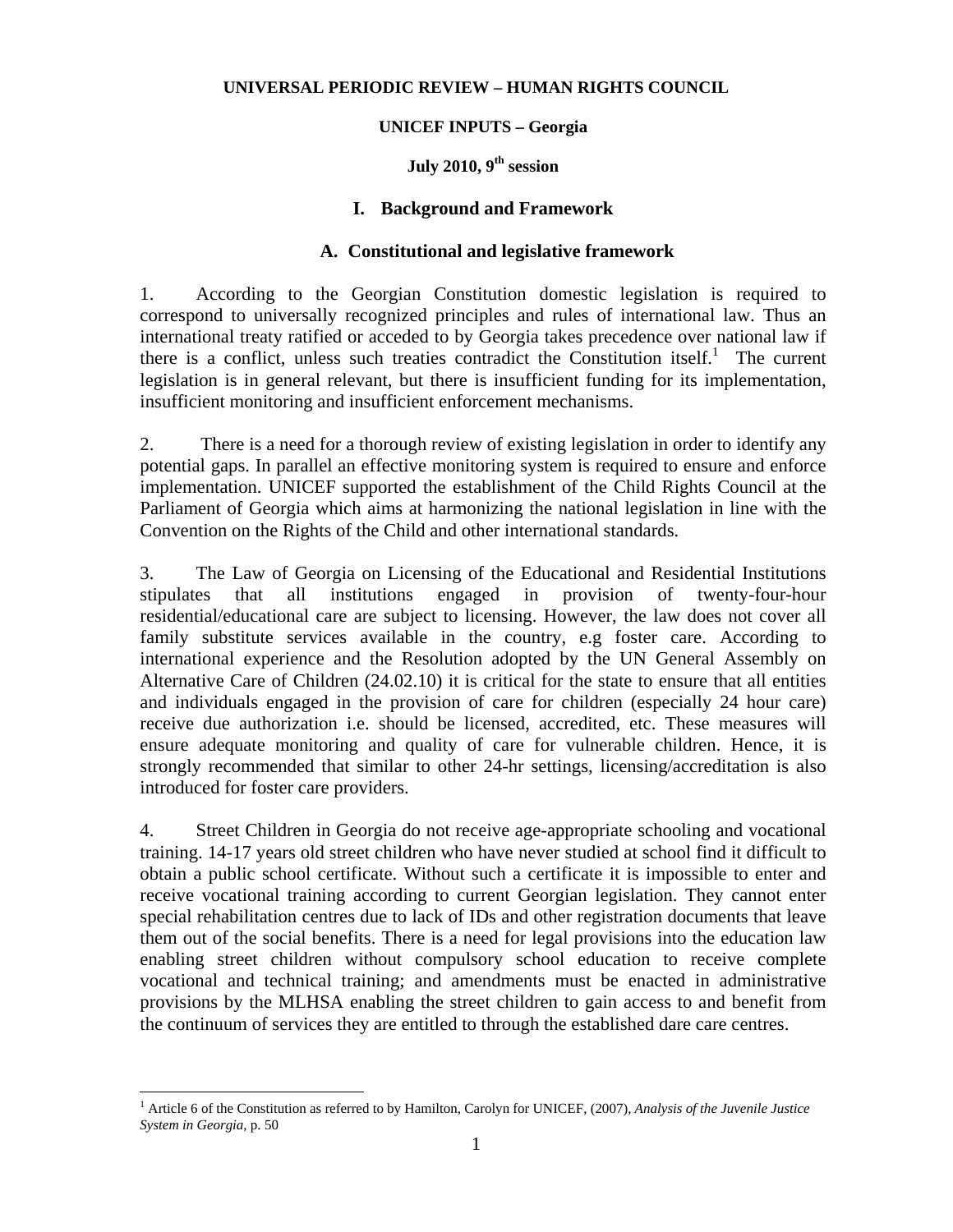5. There are no clearly defined laws for protecting the privacy and confidentiality of a juvenile regardless of status at any stage of criminal process. There are many cases of violation of right to privacy by the media, especially in regards to juvenile witness and victims. There is a need to regulate it at the legislative level in order to avoid further violation of this right.

#### **B. Institutional and human rights structure**

6. There is no single state body responsible for human rights protection. The Ministry of Foreign Affairs is responsible for drafting the Government reports on implementation of the UN Conventions.

## **C. Policy measures**

7. The Government prioritizes child protection, and has adopted a Child Welfare Action Plan 2008 – 2011, which outlines the key intervention areas for reforming the child care system. The Action Plan informs a new phase in the child care reform process – moving towards reaching vulnerable and at-risk children before family breakdown occurs.

8. There is no comprehensive government policy for children with disabilities taking into account all the developmental needs, including the right to health, education and not to be discriminated against. However, the Strategy and Action Plan of Special Needs Education for the years 2009-11 is built on the Concept of Social Integration of Persons with Disabilities and includes important provisions for access to mainstream education among children with disabilities.

## **II. Promotion and protection of human rights on the ground**

#### **A. Implementation of international human rights obligations**

#### **1. Equality and non discrimination**

9. Social inclusion remains a significant challenge. The Committee on the Rights of the Child highlighted in its 2008 concluding remarks that despite the Constitutional and other guarantees, the principle of non-discrimination is not fully respected in practice with certain groups of children, including, inter alia, for children belonging to minorities; children with disabilities; refugee and asylum-seeking children; children who are internally displaced; children of disadvantaged families; street children; children in juvenile justice system and children living in rural or remote areas<sup>2</sup>. For example, the proportion of people in poverty in rural areas was 30 per cent compared to 18 per cent in urban areas<sup>3</sup>. Children with Azeri ethnicity have about twice the mortality level of children with Georgian ethnicity<sup>4</sup>. The urban-rural gap in early childhood education has increased. Nearly two-

1

 $2$  CRC- Concluding Observations Georgia June 2008 – CRC/C/GEO/CO/3.

<sup>&</sup>lt;sup>3</sup> The highest levels of total child poverty were found in the Northern Mountain Arc regions of Shida Kartli (68%), Kakheti (57%), Mtskheta-Mtianeti (44%). Source: Bradshaw, Jonathan, et al., (2008), *Chapter 4: Child Poverty in* 

*Georgia*, pp. 4-5.<br><sup>4</sup> The ethnic disparity seems to be particularly high when looking at the post-neonatal period, indicating weaknesses in household childcare practices and health seeking behaviour and possibly other cultural specificities such as early marriages. Source: NCDC, et al., (March 2007), *op. cit*, p. 130, State Department of Statistics of Georgia, National Center for Disease Control Georgia and UNICEF, (2007), *Georgia Multiple Indicator Cluster Survey 2005*, Table CM.1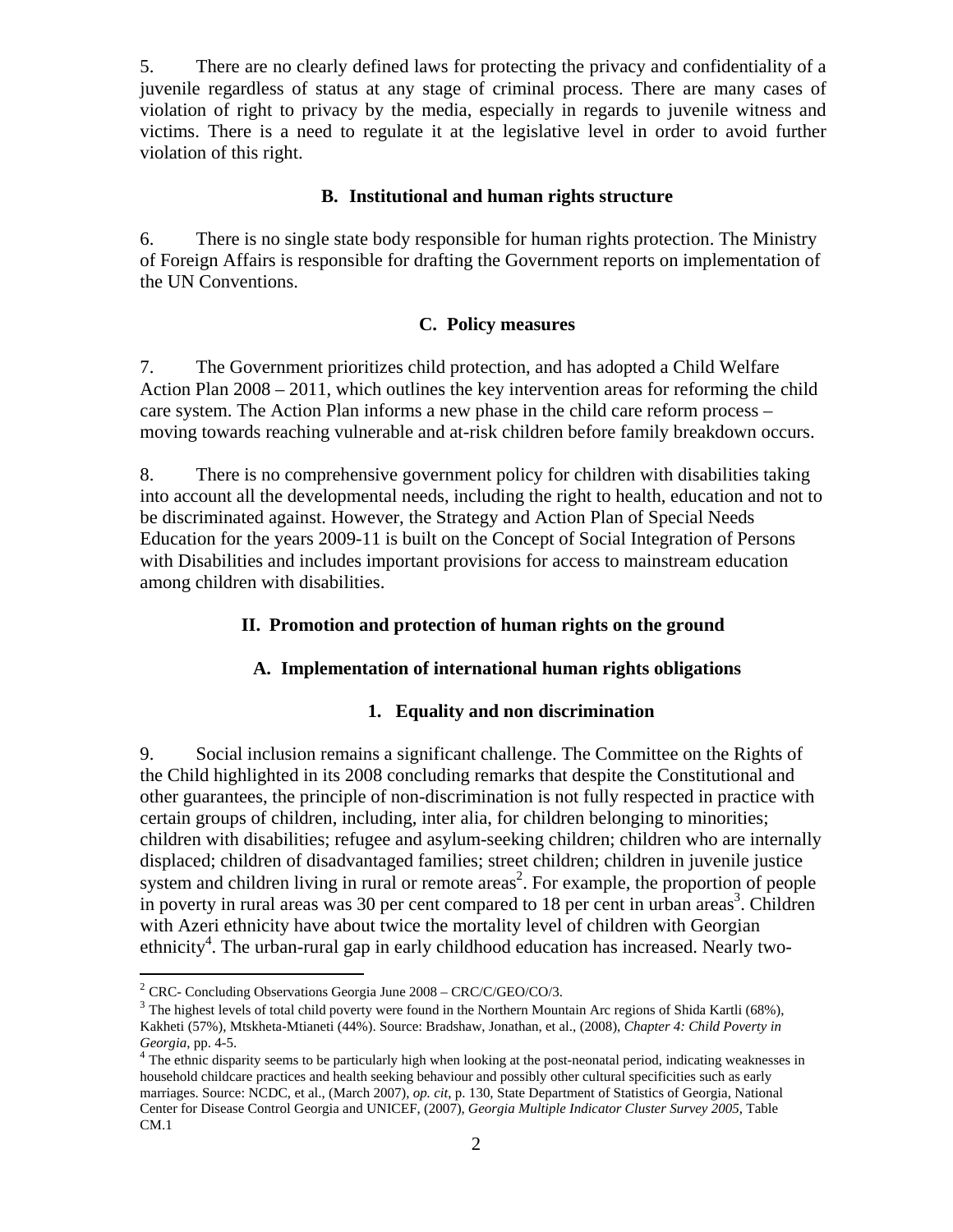thirds of urban 3-4 year old children attend pre-school compared to only a quarter of rural children<sup>5</sup>.

10. There is significant stigma and discrimination in regard to children with disabilities, contributing to their systematic exclusion and isolation<sup>6</sup>. Only 7 per cent of pre-schools have any children with special needs, indicating that most children 3-6 years old with disabilities are never sent to pre-school but kept at home<sup>7</sup> . Children with disabilities that do have access to learning are often separated from mainstream schools.

# **2. Right to life, liberty and security of the person**

11. Statistics reflect notable progress towards the Millennium Development Goals – yet Georgia is not on track to actually meet the under-five mortality rate goal. The under-five mortality rate fell from 47 per 1,000 live births in 1990 to 30 per 1,000 live births in 2008 according to United Nations estimates. A similar positive trend has been noted in maternal mortality. A high neonatal mortality rate indicates a weakness in the antenatal and perinatal care systems. In order to further reduce infant mortality additional efforts are required to ensure quality perinatal and neonatal services.

12. There is no national child protection referral mechanism. The number of social workers is growing, but still insufficient and lacking adequate training.

13. Domestic and gender-based violence<sup>8</sup> and violence against children in schools are not unusual<sup>9</sup>.47 per cent of children experience violence in schools and 21.5 per cent of caregivers say they repeatedly beat their children. A 2007/8 UNICEF-commissioned study found 71 per cent of children in institutions had experienced some sort of physical violence, 62 per cent psychological violence.

14. The number of children living in institutions reduced significantly from 5,200 in 2004 to 2,300 in 2008. An additional 1,200 children are estimated to live in private institutions run by NGOs and the church<sup>10</sup>. Over 90 per cent of children in residential institutions have a surviving parent. The main causes for admission are poverty and disability.

15. It is estimated that in the four largest cities<sup>11</sup> there are 1,050 children living and/or working on the streets, almost all of whom are boys<sup>12</sup>. Approximately 60 per cent of street children in Tbilisi are of Roma origin $13$ .

<sup>1</sup>  $^5$  MICS 2005  $\,$ 

<sup>6</sup> PA consulting group and IPS for the World Bank, (2007), *Qualitative Survey on Disability and Living Standards in Georgia*, p. 1-5<br><sup>7</sup> Iltus, Selim for UNICEF – Georgia, (December 2007), *School Readiness in Georgia – Findings from Research on* 

*School Readiness*, p. 21<br><sup>8</sup> The only available source on domestic violence against women is old -> Reproductive Health Survey 2005, which

showed that 5% of women experience some form of physical abuse during their lifetimes. p 359  $\frac{9}{10}$  For example, 47 per cent of children experience violence in schools; and 21.5 per cent of caretakers report repeatedl

subjecting their child to physical violence (beatings).

<sup>&</sup>lt;sup>10</sup> Committee on the Rights of the Child, (May 2008), *op.cit.*, pp. 11-13, Statistics provided by MoES<sup>11</sup> Tbilisi, Kutaisi, Rustavi and Batumi

<sup>&</sup>lt;sup>12</sup> Wargan, Katarzyna and Dersham, Larry for Save the Children and ACT Research, (March 2009), *"Don't Call Me a Street Child" – Estimation and Characteristics of Urban Street Children in Georgia, pp. 11-15, 23* 

<sup>&</sup>lt;sup>13</sup> World Vision, (2007), Street Children and Child Labor in Tbilisi, pp. 4-5, UNICEF, (2006), Children on the Brink -*A Focused Situation Analysis of Vulnerable, Excluded and Discriminated Children in Romania*, p. 56.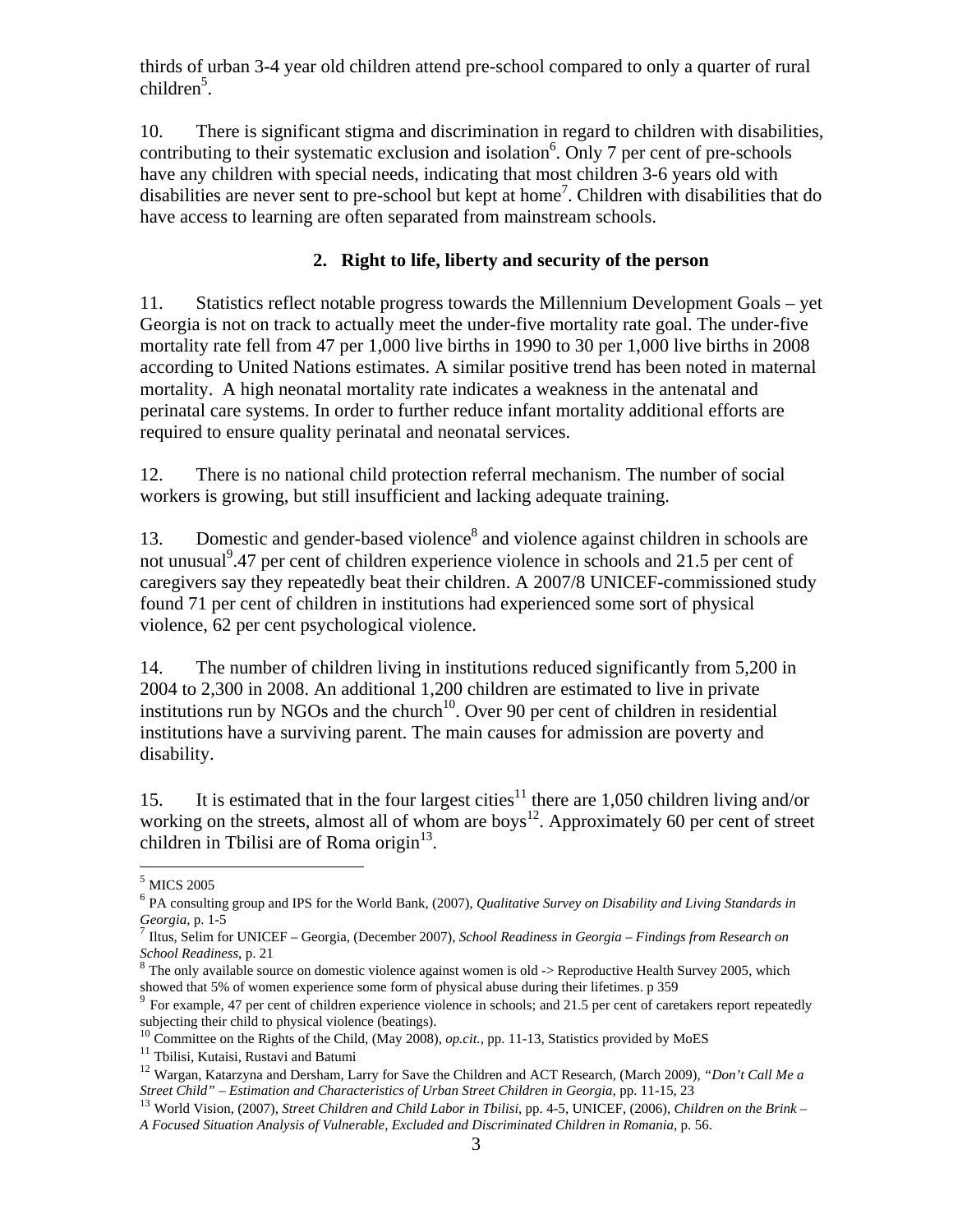16. Georgia has a low incidence and prevalence of HIV/AIDS (estimated HIV prevalence rate 0.1% among adults aged 15-49). Official statistics reported 2,005 HIV infections at the end of 2009. In 2008 experts estimate of the actual number of the cases was 4,000. Injecting drug users account for 59.7 per cent of infections. Almost two-thirds of Georgia's estimated 40,000 injecting drug users began using drugs between 15 to 19 years of  $age^{14}$ . The Georgian Government has developed a multi-sectoral national response to HIV/AIDS, supported by the Global Fund.

### **3. Administration of justice and the rule of law**

17. A comprehensive national strategy on juvenile justice was adopted in 2009 within the broader Criminal Justice Strategy. Repressive policies in place have been abandoned. Treatment of juvenile offenders has improved, in particular in detention and correctional facilities. The appointment and training of specialised judges and prosecutors has been institutionalized. The reforms and increase in system capacity are due to the combined efforts of Government, Penal Reform International, the Georgian Bar Association, and other key actors with support from EU and Dutch Government.

### **4. Right to social security and to an adequate standard of living**

18. Despite the economic growth in recent years a significant proportion of the population is still living below the poverty line. The 2009 World Bank Poverty Assessment found that 23.7 per cent of the Georgian population was poor and 9.3 per cent was extremely poor. Among children poverty levels are higher than the national average (28 per cent) corresponding to 280,000 children. Families with four or more children are especially vulnerable: 44 per cent are poor, and the depth of their poverty is more severe<sup>15</sup>. The effects of the global economic crisis and the 2008 conflict on child poverty is difficult to assess. However, the 2009 Poverty Assessment forecasts the total poverty rate to go up from 23.7 per cent to 27.1 per cent.

19. The significant proportion of people living in poverty are not covered by a social safety net<sup>16</sup>. This may have improved partially as the number of people benefiting from Targeted Social Assistance Programme increased from 400,000 to 460,000 between January and June 2009. Major reform of the Social protection system is underway, with a particular emphasis on expanding means-tested social assistance. While there are encouraging signs of more resources being channeled to poor households through the targeted social assistance scheme, a major effort is required to strengthen the social protection system's capacity to encompass all of the vulnerable population.

1

<sup>&</sup>lt;sup>14</sup> Estimating the Prevalence of Injecting Drug Use in Five Cities of Georgia, 2009. Sirbiladze T., Tavzarashvili L., Zabransky T., Sturua L.<br><sup>15</sup> Georgia Poverty Assessment. Page 22-23. World Bank. April 2009

<sup>&</sup>lt;sup>16</sup> The WB Poverty Assessment showed that only 30% of the poorest quintile benefitted from the Government Targeted Social Assistance Programme (TSA). WB (April 2009) Georgia Poverty Assessment, p.93 - This may have improved partially as the number of people benefitting from TSA increased from 400,000 to 460,000 between January and June 2009.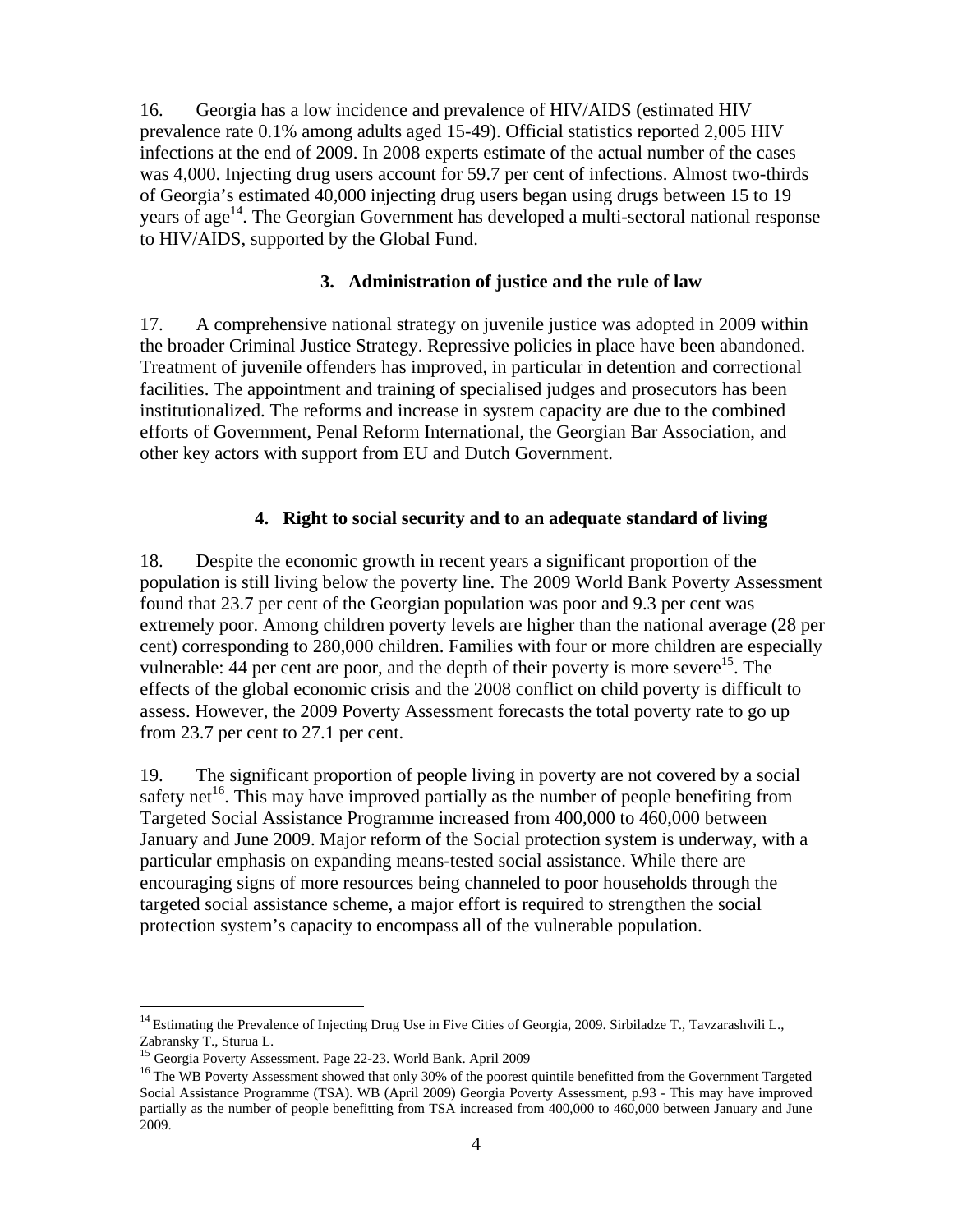20. The other major challenge consists of system and capacity gap in service delivery. Overall, social sector budget allocations remain insufficient: only 1.6 per cent of GDP is allocated to health and  $2.8$  per cent on education<sup>17</sup>. Public health expenditures as a share of total government spending are the second lowest in the European Region. Increased emphasis on public health and nutrition, health promotion and communication and disease prevention, is necessary to improve health outcomes<sup>18</sup>. Although there is a good geographical access to basic health facilities around the country and a significant proportion of the poor population is covered through state health benefits and/or medical vouchers (673,000 in 2007, increasing to 900,000 in 2009), three-quarter of the total population is not covered by any form of health insurance. Increasing out-of-pocket payments for health<sup>19</sup> are leading to financial barriers to basic health services<sup>20,21</sup>.

21. 99 per cent of population has access to improved drinking water, 93 per cent to adequate sanitation. 33 per cent of IDPs and 64 per cent of villagers have no access to bathing facilities.

## **5. Right to education and to participate in the cultural life of the community**

22. Georgia has a strong education tradition with high primary and secondary enrolment ratios and high literacy rates. However, the pre-school attendance rate is only 49 per cent<sup>22</sup>. Children not attending pre-school have a higher risk not reaching their full potential and are at greater risk of learning difficulties, violence and social problems. The quality of education in primary schools, measured through learning achievements by the 2007 Trends in International Mathematics and Science Study (TIMSS) and Progress in International Reading Literacy Study (PIRLS) found that Georgian  $4<sup>th</sup>$  and  $8<sup>th</sup>$  graders were among the bottom third of 36 participating countries in mathematics and science<sup>23</sup>. Georgian  $4<sup>th</sup>$  graders were among the bottom fourth of 40 participating countries in reading achievements<sup>24</sup>. Georgia scored lower than the other 11 participating CEE/CIS countries. The education system does not prepare young people adequately for the labour market resulting in high unemployment rates among this group.

#### **III.Achievements, best practices, challenges and constraints**

23. The main goal of the Government and UNICEF 2006-2010 programme of cooperation was to strengthen national reform processes as well as contribute to the

 $\overline{a}$ 

<sup>17</sup> Source: Department of Statistics, (2008), *2008 Statistical Yearbook of Georgia*, pp. 132, 247, Department of Statistics, (2008), *2007 Statistical Yearbook of Georgia*, p. 249, Georgian-European Policy and Legal Advice Centre, (2008), *Georgian Economic Trends, Quarterly Review October 2008*, p. 24 + Comments First Lady during MT

<sup>&</sup>lt;sup>18</sup> WHO, WB, GoG. *Georgia Health System Performance Assessment*, 2009.<br><sup>19</sup> (with 72 per cent out-of-pocket spending of all health expenditure = second highest in the European Region)<br><sup>20</sup> WHO, WB, GoG. *Georgia Health* four Georgian citizens cannot afford prescribed laboratory diagnostic tests and one out of ten cannot purchase prescribed medicine or go to the hospital due to financial hardship.

<sup>21</sup> WHO, WB, GoG. *Georgia Health System Performance Assessment, 2009*. Page 79.

<sup>&</sup>lt;sup>22</sup> UIS web-site, http://stats.uis.unesco.org/unesco/TableViewer/document.aspx?ReportId=143&IF\_Language=eng, (16Feb09), Georgia, Ministry of Economic Development – Department of Statistics, (2007), *Education, Science and Culture in Georgia – Statistical Publication*, p. 15 23 TIMSS – Trends in International Mathematics and Science Study, (December 2008), *TIMSS 2007 International* 

*Mathematics Report*, pp. 34-35, 58-59, TIMSS – Trends in International Mathematics and Science Study, (December

<sup>2008),</sup> *TIMSS 2007 International Science Report*, pp. 34-35, 55-57 <sup>24</sup> PIRLS – Progress in International Reading Literacy Study, (2007), *PIRLS 2006 International Report*, pp. 37, 48, 51, 249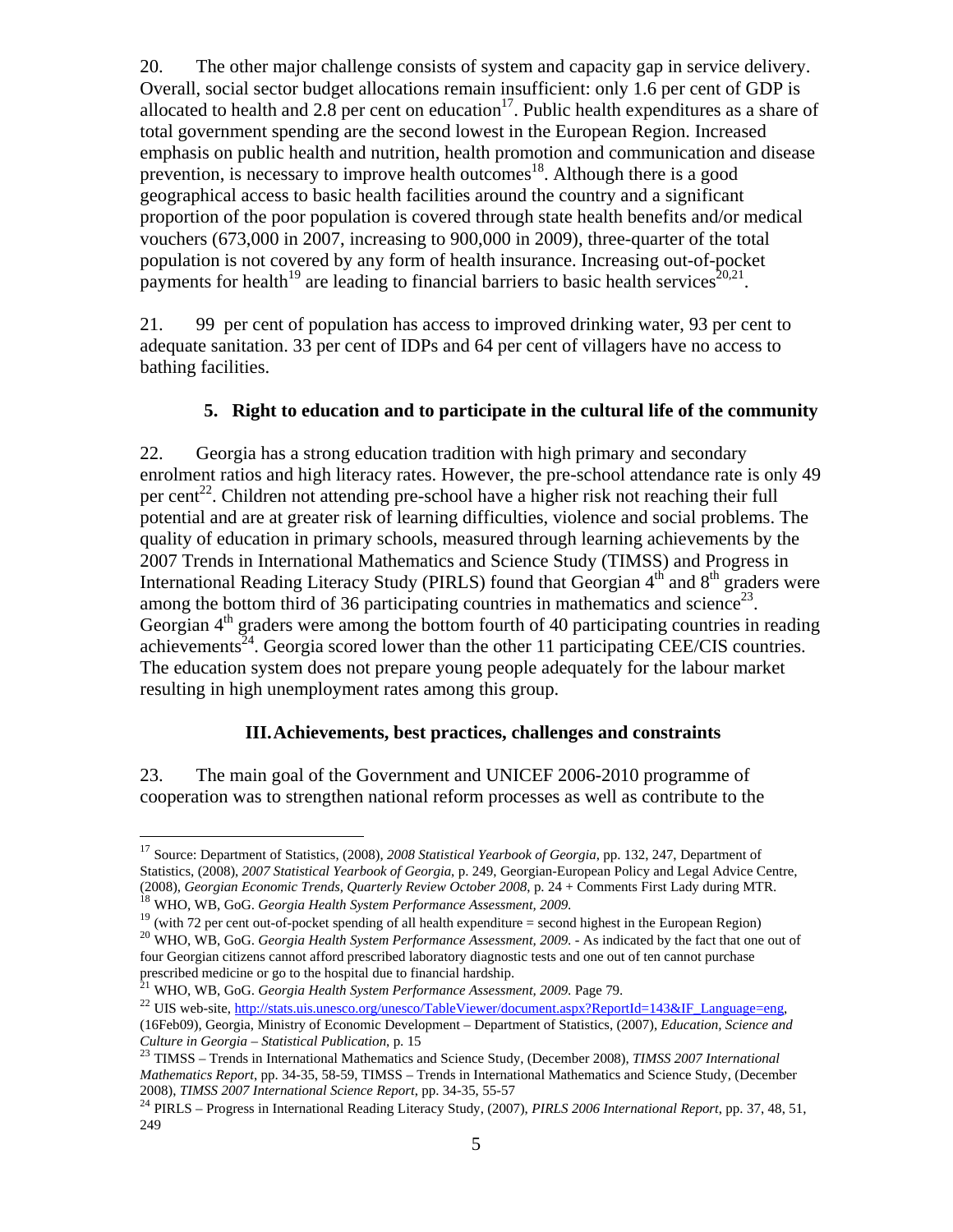realization of children's rights to grow up healthy and well-nourished in a caring, nurturing and inclusive family environment.

24. The Government has implemented extensive health system reforms. For example, amendments to the health care law adding compliance of services to the evidence-based clinical guidelines and protocols were introduced with support from the European Commission, the World Bank, and WHO, with UNICEF focusing on perinatal health. Immunization rates remained high throughout the country. Pregnant women attending at least four ANC visits increased from 60 to 70 per cent. All HIV infected pregnant women received a complete course of ARV prophylaxis reducing the risk of mother-to-child transmission.

25. A new Alliance on Early Childhood consisting of parliamentarians, academic experts and civil society actors, with UNICEF support ensured endorsement of the Early Childhood Development National Strategic Plan of Action.

26. The Government prioritizes child protection, and has adopted a Child Welfare Action Plan 2008 – 2011, which outlines the key intervention areas for reforming the child care system. A focused and sustained effort around deinstitutionalization has produced a 52 per cent decline in the number of children living in institutional care<sup>25</sup>. Family reunification has been a priority, and formal foster care and guardianship now function as alternatives to institutional care. The role of the European Union, the World Bank and USAID as well as key partners such as Save the Children, EveryChild, First Step, and World Vision have been critical to the reform process.

27. Social work as a profession has developed significantly. Alongside government, key partners include the Georgian Association of Social Workers and Tbilisi State University. In 2000, there were only 18 social workers. There are now 53 social work teams throughout the country, representing a total of nearly 200 social workers. Paraprofessional trainings are now available, and two Universities degree programmes in social work. A 2007 study found that the 86 per cent of children referred to a social worker were able to continue living with their families; 13 per cent were placed in family substitute care, with only 1 per cent in residential care.

28. A comprehensive national strategy on juvenile justice was adopted in 2009 within the broader Criminal Justice Strategy. Repressive policies in place have been abandoned. Treatment of juvenile offenders has improved, in particular in detention and correctional facilities.

29. A real-time evaluation found that 73,000 children affected by the conflict in and around South Ossetia could start the new school year in October 2008 through a coordinated back-to-school programme. Government efforts to prevent epidemics and malnutrition among 130,000 internally displaced persons were supported by UNICEF through its cluster coordination role in Water, Sanitation and Hygiene (WASH) and child nutrition. Eighty-four locations in conflict-affected areas established inter-agency childfriendly spaces. In addition to the UN, key partners in the humanitarian response and recovery phases included Save the Children, International Rescue Committee, Norwegian Refugee Council, Action Contre le Faim and World Vision.

 $\overline{a}$ 

<sup>&</sup>lt;sup>25</sup> UNICEF: Assessment of the Child Welfare Reform Process in Georgia – Final Report. Clare O'Brien & Tata Chanturidze. November, 2009.